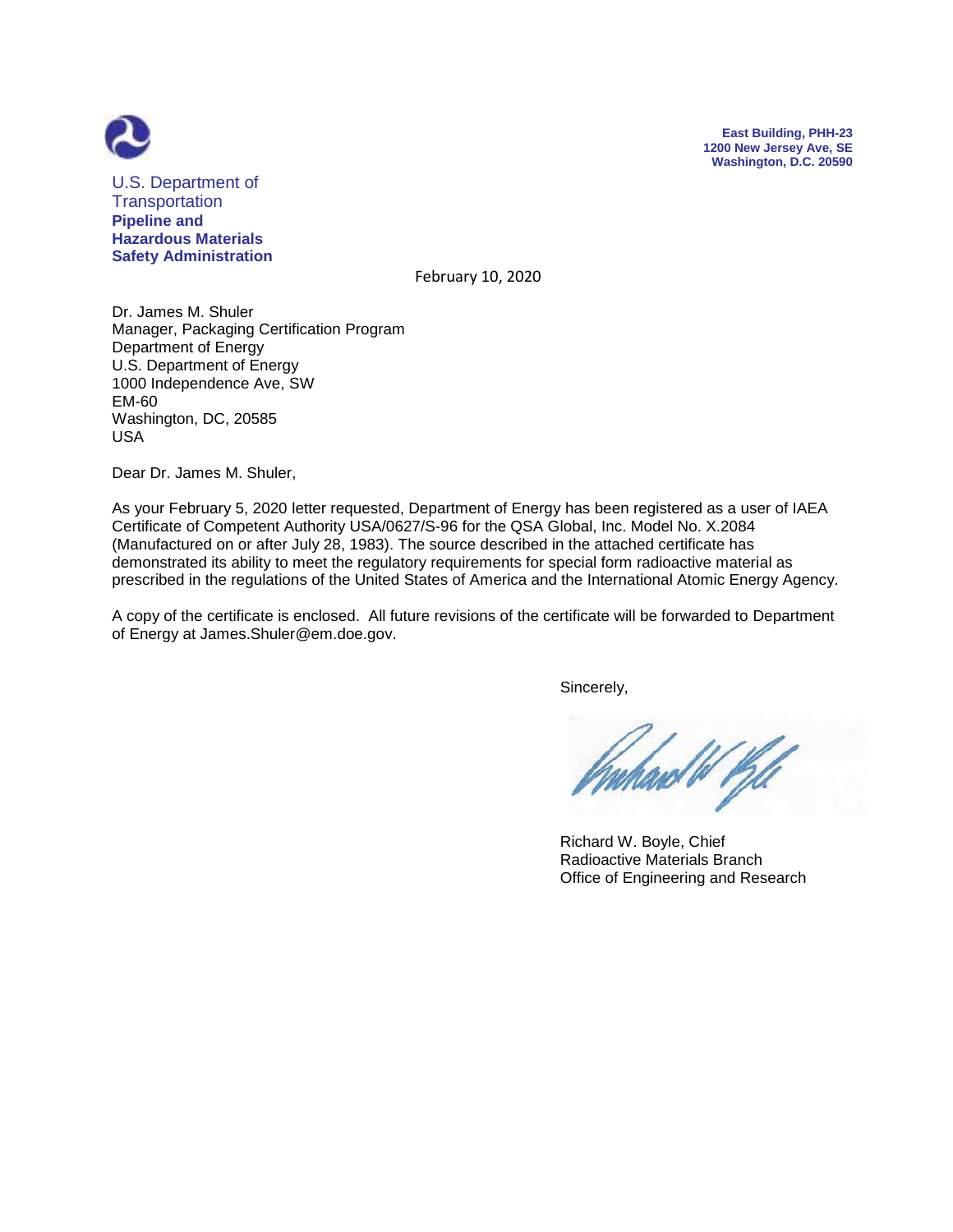

 $\overline{\phantom{a}}$ 

**East Building, PHH-23 1200 New Jersey Ave, SE Washington, D.C. 20590**

U.S. Department of Transportation

## **IAEA CERTIFICATE OF COMPETENT AUTHORITY SPECIAL FORM RADIOACTIVE MATERIALS**

**Pipeline and Hazardous Materials Safety Administration CERTIFICATE USA/0627/S-96, REVISION 4**

This certifies that the source described has been demonstrated to meet the regulatory requirements for special form radioactive material as prescribed in the regulations of the International Atomic Energy Agency<sup>1</sup> and the United States of America<sup>2</sup> for the transport of radioactive material.

- 1. Source Identification QSA Global, Inc. Model No. X.2084 (Manufactured on or after July 28, 1983).
- 2. Source Description Cylindrical double encapsulation made of stainless steel and tungsten inert gas or laser seal welded. Approximate outer dimensions are 9.1 mm (0.36 in.) in diameter and 12.8 mm (0.5 in.) in length. Minimum wall thickness of the sheath body is 0.95 mm (0.04 in.) and of the cell body is 0.85 mm (0.03 in.). Construction shall be in accordance with attached AEA Technology QSA, Inc. Drawing No. RBA61685, Rev. A.
- 3. Radioactive Contents No more than 5.55 GBq (0.15 Ci) of Americium-241. The Am-241 is in solid oxide form and mixed with beryllium.
- 4. Management System Activities Records of Management System activities required by Paragraph 306 of the IAEA regulations shall be maintained and made available to the authorized officials for at least three years after the last shipment authorized by this certificate. Consignors in the United States exporting shipments under this certificate shall satisfy the requirements of Subpart H of 10 CFR 71.
- 5. Expiration Date This certificate expires on August 30, 2022. Previous editions which have not reached their expiration date may continue to be used.

 $^1$  "Regulations for the Safe Transport of Radioactive Material, 2012 Edition, No. SSR-6" published by the International Atomic Energy Agency (IAEA), Vienna, Austria.

 $^2$  Title 49, Code of Federal Regulations, Parts 100-199, United States of America.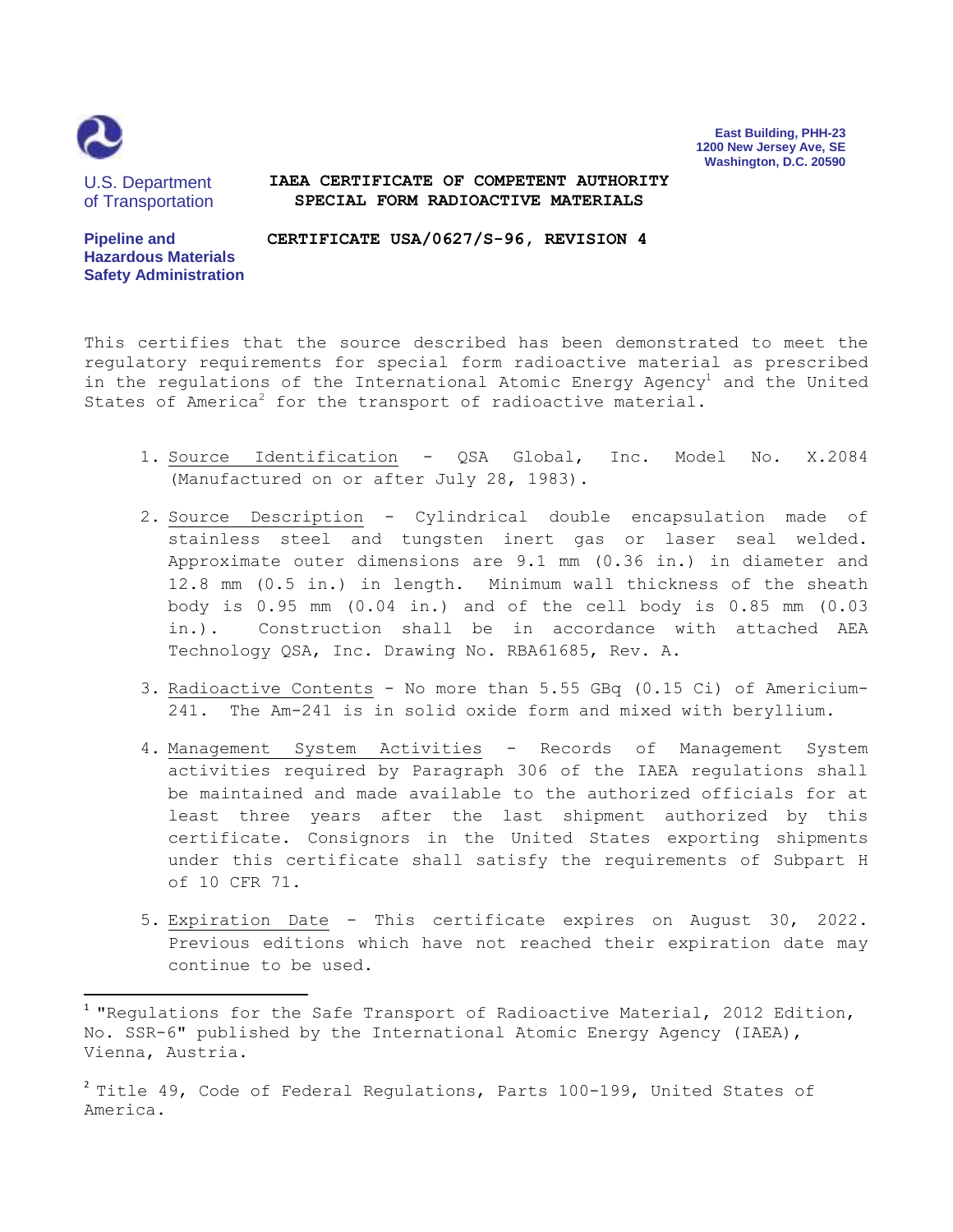## **CERTIFICATE USA/0627/S-96, REVISION 4**

This certificate is issued in accordance with paragraph(s) 804 of the IAEA Regulations and Section 173.476 of Title 49 of the Code of Federal Regulations, in response to the August 14, 2017 petition by QSA Global, Inc., Burlington, MA, and in consideration of other information on file in this Office.

Certified By:

August 29, 2017 (DATE)

fot William Schoonover Associate Administrator for Hazardous Materials Safety

Revision 4 - Issued to extend the expiration date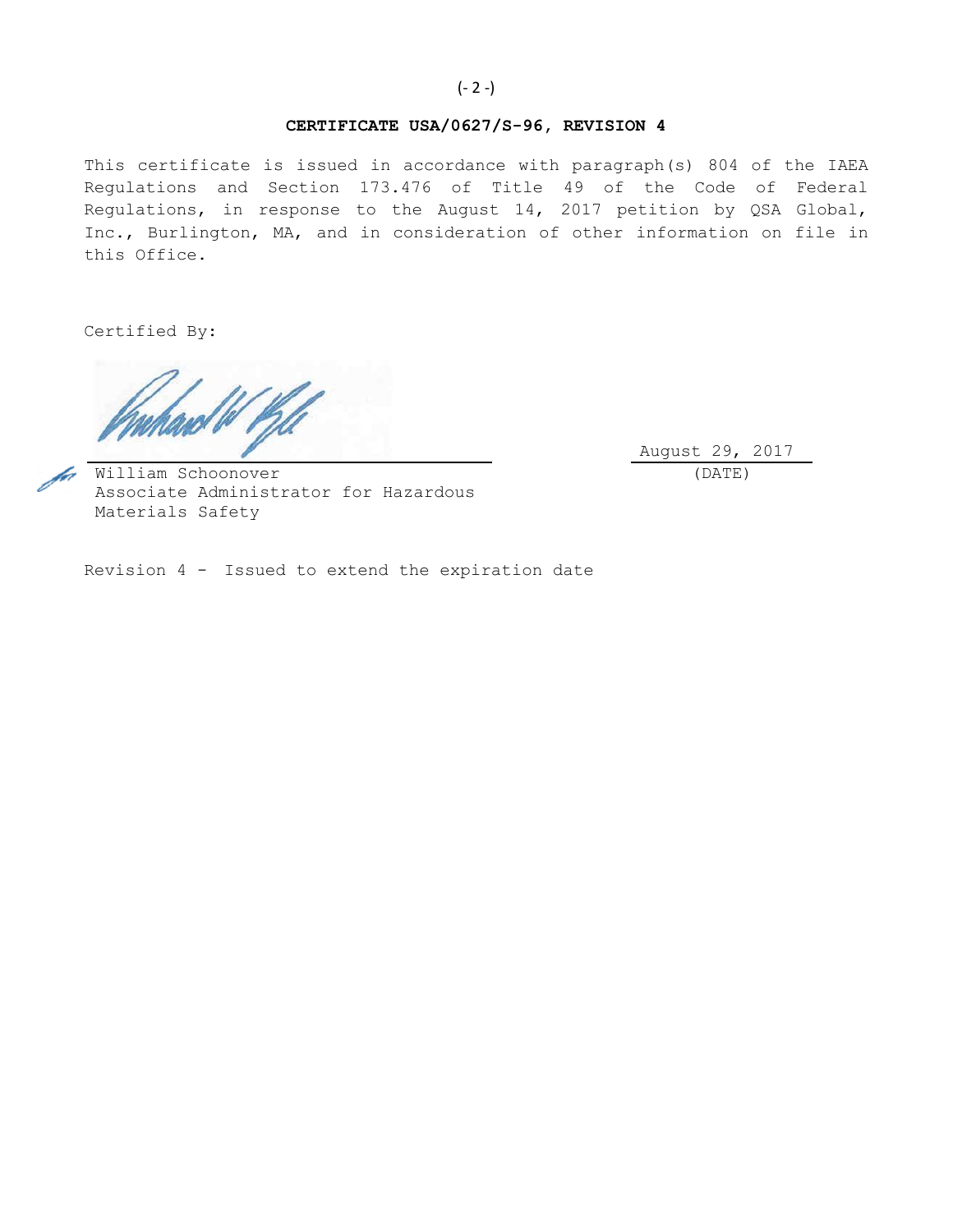